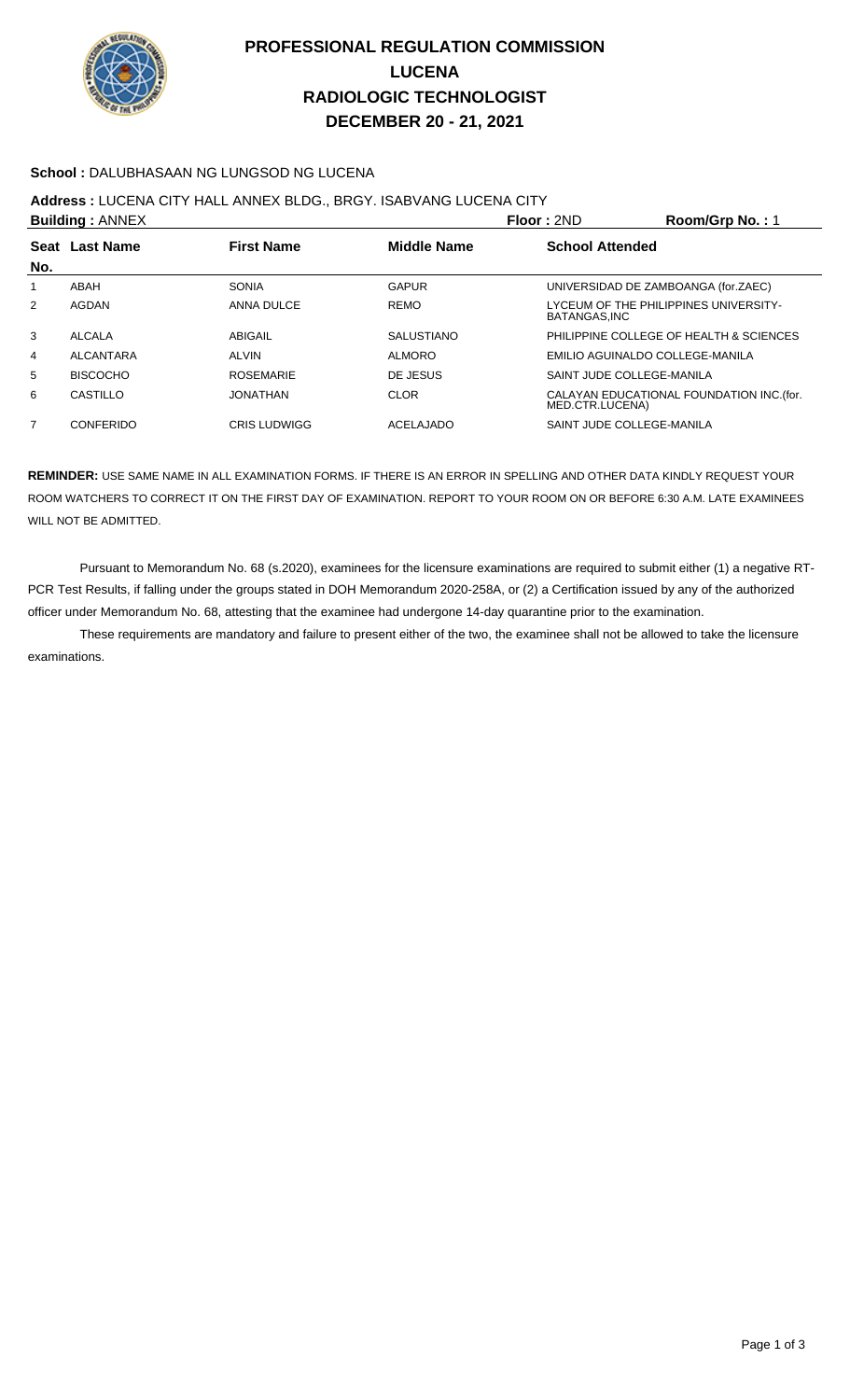

# **PROFESSIONAL REGULATION COMMISSION LUCENA RADIOLOGIC TECHNOLOGIST DECEMBER 20 - 21, 2021**

## **School :** DALUBHASAAN NG LUNGSOD NG LUCENA

**Address :** LUCENA CITY HALL ANNEX BLDG., BRGY. ISABVANG LUCENA CITY

|                | <b>Building: ANNEX</b> |                        |                    | Floor: 2ND               | Room/Grp No.: 2                           |
|----------------|------------------------|------------------------|--------------------|--------------------------|-------------------------------------------|
| No.            | Seat Last Name         | <b>First Name</b>      | <b>Middle Name</b> | <b>School Attended</b>   |                                           |
| 1              | <b>DAPADAP</b>         | <b>KATHLEEN PEARL</b>  | <b>NAHIL</b>       | <b>MEDICAL COLLEGES)</b> | CALAMBA DOCTORS' COLLEGE (FOR CDH ALLIED  |
| 2              | <b>FLORIDA</b>         | <b>MARJORIE CRIST</b>  | <b>AGUILAR</b>     | BATANGAS.INC             | LYCEUM OF THE PHILIPPINES UNIVERSITY-     |
| 3              | <b>IBON</b>            | <b>BABY ELINOR</b>     | <b>TEMPLO</b>      | BATANGAS, INC            | LYCEUM OF THE PHILIPPINES UNIVERSITY-     |
| 4              | JARVIÑA                | <b>VINCENT ANTONNE</b> | VILLASEÑOR         | MED.CTR.LUCENA)          | CALAYAN EDUCATIONAL FOUNDATION INC. (for. |
| 5              | LOREN                  | ARSENIO BON            | <b>AGUILAR</b>     | MED.CTR.LUCENA)          | CALAYAN EDUCATIONAL FOUNDATION INC. (for. |
| 6              | <b>MABILIN</b>         | <b>CARMELA NICOLE</b>  | <b>BADIABLE</b>    | MED.CTR.LUCENA)          | CALAYAN EDUCATIONAL FOUNDATION INC. (for. |
| $\overline{7}$ | <b>MARIÑAS</b>         | <b>BERNALIZA</b>       | LLANETA            | MED.CTR.LUCENA)          | CALAYAN EDUCATIONAL FOUNDATION INC. (for. |

**REMINDER:** USE SAME NAME IN ALL EXAMINATION FORMS. IF THERE IS AN ERROR IN SPELLING AND OTHER DATA KINDLY REQUEST YOUR ROOM WATCHERS TO CORRECT IT ON THE FIRST DAY OF EXAMINATION. REPORT TO YOUR ROOM ON OR BEFORE 6:30 A.M. LATE EXAMINEES WILL NOT BE ADMITTED.

 Pursuant to Memorandum No. 68 (s.2020), examinees for the licensure examinations are required to submit either (1) a negative RT-PCR Test Results, if falling under the groups stated in DOH Memorandum 2020-258A, or (2) a Certification issued by any of the authorized officer under Memorandum No. 68, attesting that the examinee had undergone 14-day quarantine prior to the examination.

 These requirements are mandatory and failure to present either of the two, the examinee shall not be allowed to take the licensure examinations.